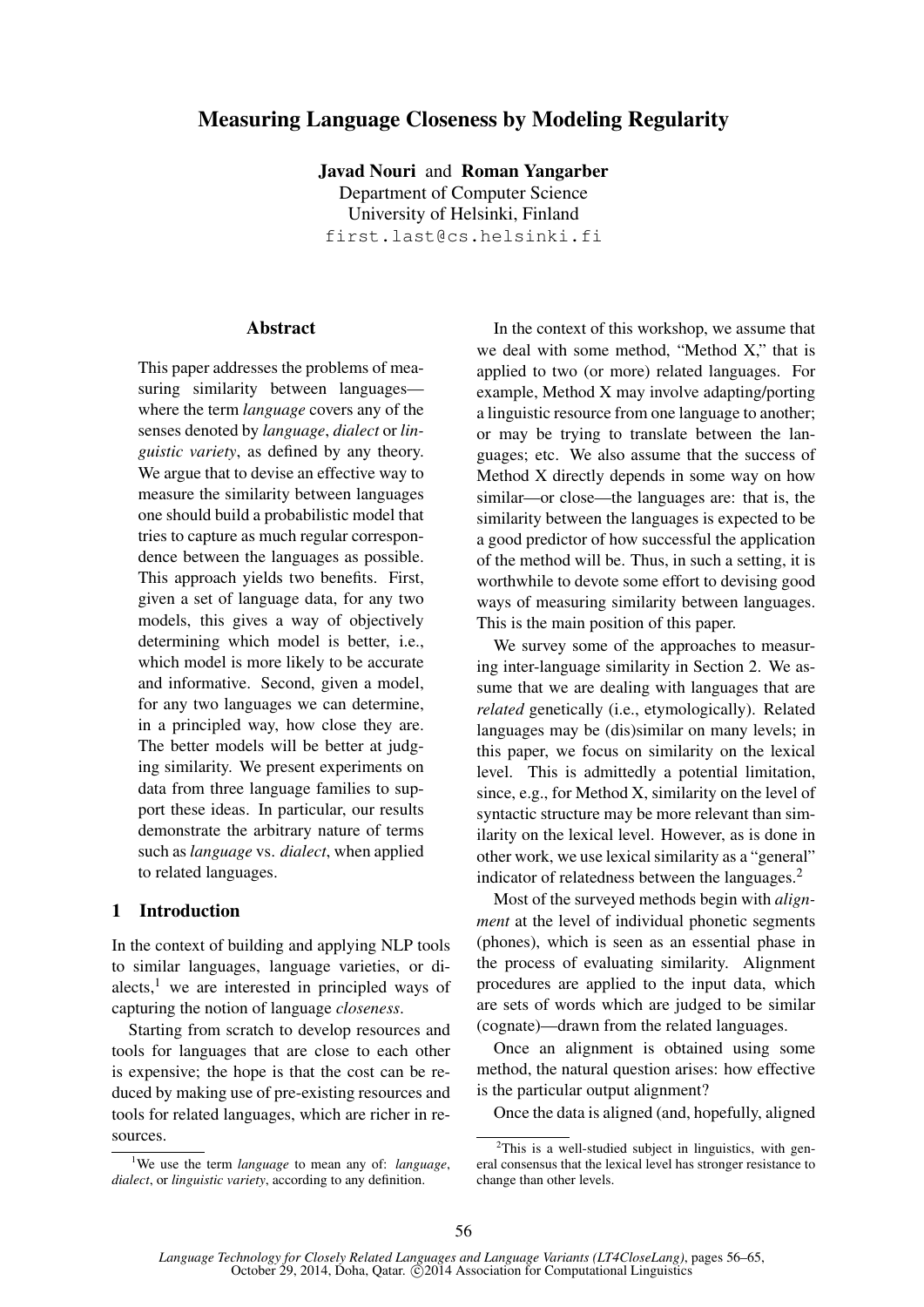well), it becomes possible to devise measures for computing *distances* between the aligned words. One of the simplest of such measures is the Levenshtein edit distance (LED), which is a crude count of edit operations needed to transform one word into one another. Averaging across LEDs between individual word pairs gives an estimate of the distance between the languages. The question then arises: how accurate is the obtained distance?

LED has obvious limitations. LED charges an edit operation for substituting similar as well as dissimilar phones—regardless of how regular (and hence, probable) a given substitution is. Conversely, LED charges nothing for substituting a phone  $x$  in language A for the same phone in language B, even if *x* in A *regularly* (e.g., always!) corresponds to *y* in B. More sophisticated variants of LED are then proposed, which try to take into account some aspects of the natural alignment setting (such as assigning different weights to different edit operations, e.g., by saying that it is cheaper to transform *t* into *d* than *t* into *w*).

Thus, in pursuit of effective similarity measures, we are faced with a sequence of steps: procedures for aligning data produce alignments; from the individual word-level alignments we derive distance measures; averaging distances across all words we obtain similarity measures between languages; we then require methods for comparing and *validating* the resulting language distance measures. At various phases, these steps involve *subjectivity*—typically in the form of gold standards. We discuss the kinds of subjectivity encountered with this approach in detail in Section 2.1.

As an alternative approach, we advocate viewing closeness between languages in terms of *regularity* in the data: if two languages are very close, it means that either the differences between them are very few, or—if they are many—then they are very regular. $3$  As the number of differences grows and their nature becomes less regular, the languages grow more distant. The goal then is to build probabilistic models that capture regularity in the data; to do this, we need to devise algorithms to discover as much regularity as possible.

This approach yields several advantages. First, a model assigns a probability to observed data. This has deep implications for this task, since it

allows us to quantify uncertainty in a principled fashion, rather than commit to ad-hoc decisions and prior assumptions. We will show that probabilistic modeling requires us to make fewer subjective judgements. Second, the probabilities that the models assign to data allow us to build natural distance measures. A pair of languages whose data have a higher probability under a given model are closer than a pair with a lower probability, in a well-defined sense. This also allows us to define distance between individual word pairs. The smarter the model—i.e., the more regularity it captures in the data—the more we will be able to trust in the distance measures based on the model. Third—and equally important for this problem setting—this offers a principled way of comparing methods: if model X assigns higher probability to real data than model Y, then model X is better, and can be trusted more. The key point here is that we can then compare models without any "ground truth" or gold-standard, pre-annotated data.

One way to see this is by using the model to predict *unobserved* data. We can withhold one word pair  $(w_A, w_B)$  from languages A and B before building the model (so the model does not see the true correspondence); once the model is built, show it  $w_A$ , and ask what is the corresponding word in B. Theoretically, this is simple: the best guess for  $\hat{w}_B$  is simply the one that maximizes the probability of the pair  $p_M(w_A, \hat{w}_B)$  under the model, over *all* possible strings  $\hat{w}_B$  in B.<sup>4</sup> Measuring the distance between  $w_B$  and  $\hat{w}_B$  tells how good  $M$  is at predicting unseen data. Now, if model  $M_1$  consistently predicts better than  $M_2$ , it is very difficult to argue that  $M_1$  is in any sense the worse model; and it is able to predict better only because it has succeeded in learning more about the data and the regularities in it.

Thus we can compare different models for measuring linguistic similarity. And this can be done in a principled fashion—if the distances are based on probabilistic models.

The paper is organized as follows. We continue with a discussion of related work. In Section 3 we present one particular approach to modeling, based on information-theoretic principles. In Section 4 we show some applications of these models to several linguistic data sets, from three different language families. We conclude with plans for fu-

<sup>&</sup>lt;sup>3</sup>In the former case, the differences form a short list; in the latter, the *rules* describing the differences form a short list.

<sup>&</sup>lt;sup>4</sup>In practice, this can be done efficiently, using heuristics to constrain the search over all strings  $\hat{w}_B$  in B.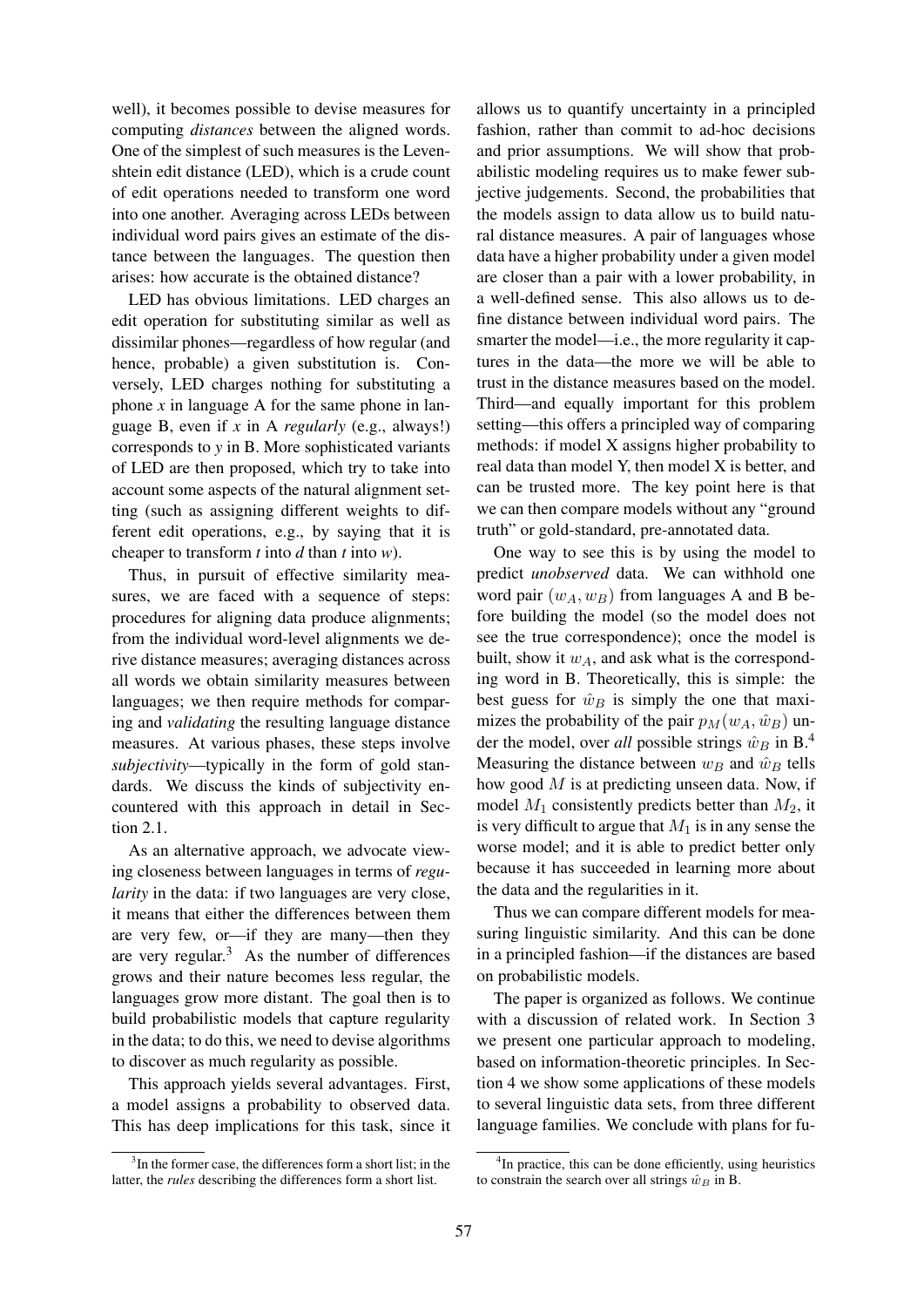ture work, in Section 5.

# 2 Related work

In this section we survey related work on similarity measures between languages, and contrast the principles on which this work relies against the principles which we advocate.

## 2.1 Subjectivity

Typically, alignment-based approaches use several kinds of inputs that have a subjective nature.

One such input is the data itself, which is to be aligned. For a pair of closely related dialects, deciding which words to align may appear "self-evident." However, as we take dialects/languages that are progressively more distant, such judgements become progressively less self-evident; therefore, in all cases, we should keep in mind that the input data itself is a source of subjectivity in measuring similarity based on data that is comprised of lists of related words.

Another source of subjectivity in some of the related work is *gold-standard* alignments, which accompany the input data. Again, for very close languages, the "correct" alignment may appear to be obvious. However, we must recognize that this necessarily involves subjective judgements from the creators of the gold-standard alignment.

Further, many alignment methods pre-suppose one-to-one correspondence between phones. On one hand, this is due to limitations of the methods themselves (there exist methods for aligning phones in other than one-to-one fashion); on another hand, it violates accepted linguistic understanding that phones do not need to correspond in a one-to-one fashion among close languages. Another potential source of subjectivity comes in the form of prior assumptions or restrictions on permissible alignments.<sup>5</sup> Another common assumption is insistence on consonant-to-consonant and vowel-to-vowel alignments. More relaxed assumptions may come in the form of prior probabilities of phone alignments. Although these may appear "natural" in some sense, it is important to keep in mind that they are *ad hoc*, and reflect a subjective judgement which may not be correct.

After alignment and computation of language distance, the question arises: which of the distance measures is more accurate? Again, one way to answer this question is to resort to gold standards. For example, this can be done via phylogenetic clustering; if method A says language  $l_1$ is closer to  $l_2$  than to  $l_3$ , and method B says the opposite (that  $l_1$  is closer to  $l_3$ ), and if we "know" the latter to be true—from a gold standard—then we can prefer method B. Further, if we have a gold-standard tree for the group of languages, we can apply tree-distance measures<sup>6</sup> to check how the trees generated by a given method differ from the gold-standard. The method that deviates least from the gold standard is then considered best.

#### 2.2 Levenshtein-based algorithms

The Levenshtein algorithm is a dynamic programming approach for aligning a word pair  $(A, B)$  using a least expensive set of insertion, deletion and substitution operations required for transforming A into B. While the original Levenshtein edit distance is based on these three operations without any restrictions, later algorithms adapt this method by additional edit operations or restrictions.

Wieling et al. (2009) compare several alignment algorithms applied to dialect pronunciation data. These algorithms include several adaptations of the Levenshtein algorithm and the Pair Hidden Markov Model. They evaluate the algorithms by comparing the resulting pairwise alignments to alignments generated from a set of manually corrected multiple alignments. Standard Levenshtein edit distance is used for comparing the output of each algorithm to the gold standard alignment, to determine which algorithm is preferred.

All alignment algorithms based on Levenshtein distance evaluated by Wieling et al. (2009) restrict aligning vowels with consonants.

VC-sensitive Levenshtein algorithm: uses the standard Levenshtein algorithm, prohibits aligning vowels with consonants, and assigns unit cost for all edit operations. The only sense in which it captures *regularities* is the assumption that the same symbol in two languages represents same sound, which results in assigning a cost of 0 to aligning a symbol to itself. It also prevents the algorithm from finding vowel-to-consonant correspondences (found in some languages), such as *u–v*, *u–l*, etc.

Levenshtein algorithm with Swap: adds an edit operation to enable the algorithm to capture phenomena such as metathesis, via a *transposition*:

<sup>5</sup>One-to-one alignment is actually one such restriction.

<sup>&</sup>lt;sup>6</sup>Tree-distance measures are developed in the context of work on phylogenetic trees in biological/genetic applications.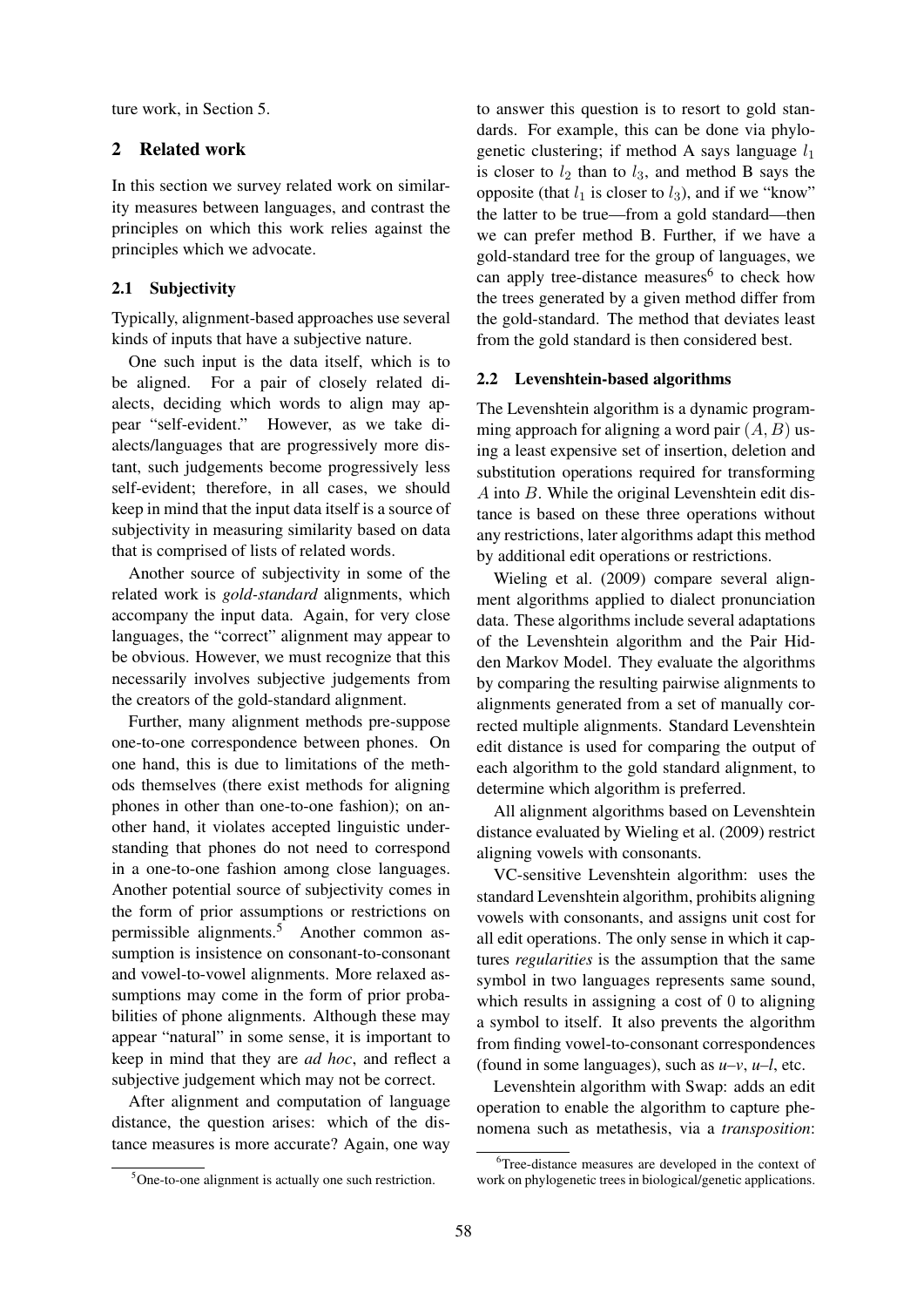aligning  $ab$  in  $A$  to  $ba$  in  $B$  costs a single edit operation. This algorithm also forbids aligning vowels to consonants, except in a swap.

Levenshtein algorithm with generated segment distances based on phonetic features: The above algorithms assign unit cost for all edit operations, regardless of how the segments are related. Heeringa (2004) uses a variant where the distances are obtained from differences between phonetic features of the segment pairs. The authors observe that this is subjective because one could choose from different possible feature sets.

Levenshtein algorithm with generated segment distances based on acoustic features: To avoid subjectivity of feature selection, Heeringa (2004) experiments with assigning different costs to different segment pairs based on how phonetically close they are; segment distances are calculated by comparing *spectrograms* of recorded pronunciations. These algorithms do not attempt to discover regularity in data, since they only consider the word pair at a time, using no information about the rest of the data.

Levenshtein algorithm with distances based on PMI: Wieling et al. (2009) use Point-wise Mutual Information (PMI) as the basis for segment distances. They assign different costs to segments, and use the entire dataset for each alignment. PMI for outcomes  $x$  and  $y$  of random variables  $X$  and Y is defined as:

$$
pmi(x,y) = \log_2 \frac{p(x,y)}{p(x)p(y)}\tag{1}
$$

PMI is calculated using estimated probabilities of the events. Since greater PMI shows higher tendency of x and  $y$  to co-occur, it is reversed and normalized to obtain a dissimilarity measure to be used as segment distance. Details about this method are in (Wieling and Nerbonne, 2011).

#### 2.3 Other distance measures

Ellison and Kirby (2006) present a distance measure based on comparing intra-language lexica only, arguing that there is no well-founded common language-independent phonetic space to be used for comparing word forms across languages. Instead, they focus on inferring the distances by comparing how meanings in language A are likely to be confused for each other, and comparing it to the confusion probabilities in language B.

Given a lexicon containing mappings from a set of meanings  $M$  to a set of forms  $F$ , confusion

probability  $P(m_1|m_2;L)$  for each pair of meanings  $(m_1, m_2)$  in L is the probability of confusing  $m_1$  for  $m_2$ . This probability is formulated based on an adaptation of *neighborhood activation model*, and depends on the edit distance between the corresponding forms in the lexicon. Following this approach, they construct a confusion probability matrix for each language, which can be viewed as a probability distribution. Inter-language distances are then calculated as the distance between the corresponding distributions, using symmetric Kullback-Liebler distance and Rao distance . The inferred distances are used to construct a phylogenetic tree of the Indo-European languages. The approach is evaluated by comparing the resulting taxonomy to a gold-standard tree, which is reported to be a good fit.

As with other presented methods, although this method can be seen as measuring distances between languages, there remain two problems. First, they do not reflect the genetic differences and similarities—and regularities—between the languages in a transparent, easily interpretable way. Second, they offer no direct way to compare competing approaches, except indirectly, and using (subjective) gold-standards.

# 3 Methods for measuring language closeness

We now discuss an approach which follows the proposal outlined in Section 1, and allows us to build probabilistic models for measuring closeness between languages. Other approaches that rely on probabilistic modeling would serve equally well. A comprehensive survey of methods for measuring language closeness may be found in (Wieling and Nerbonne, 2015). Work that is probabilistically oriented, similarly to our proposed approaches, includes (Bouchard-Côté et al., 2007; Kondrak, 2004) and others. We next review two types of models (some of which are described elsewhere), which are based on informationtheoretic principles. We discuss how these models suit the proposed approach, in the next section.

### 3.1 1-1 symbol model

We begin with our "basic" model, described in (Wettig and Yangarber, 2011; Wettig et al., 2011), which makes several simplifying assumptions—which the subsequent, more advanced models relax (Wettig et al., 2012; Wettig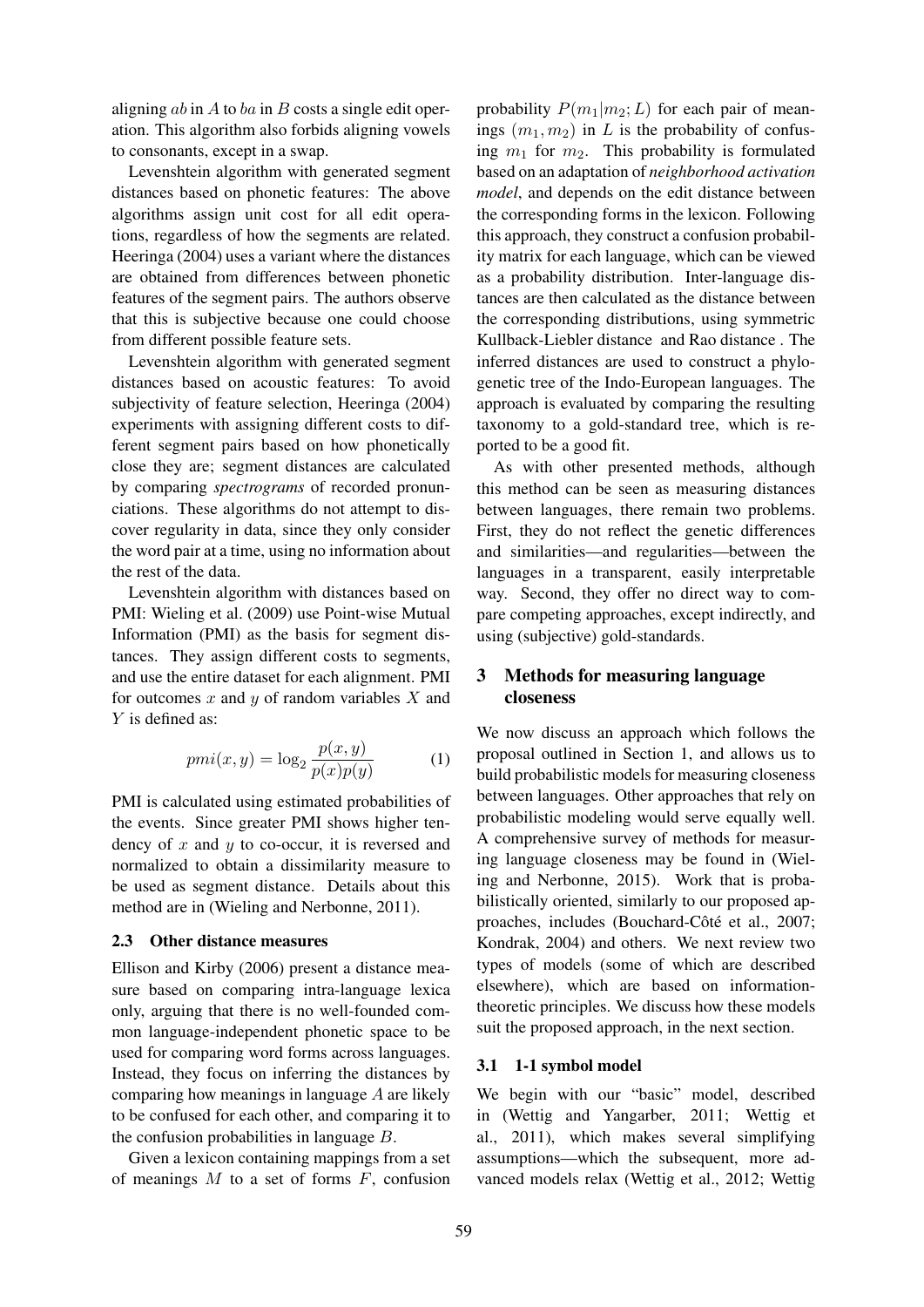et al.,  $2013$ ).<sup>7</sup> The basic model is based on alignment, similarly to much of the related work mentioned above: for every word pair in our data set the "corpus"—it builds a complete alignment for all symbols (Wettig et al., 2011). The basic model considers *pairwise* alignments only, i.e., two languages at a time; we call them the *source* and the *target* languages. Later models relax this restriction by using N-dimensional alignment, with  $N > 2$  languages aligned simultaneously. The basic model allows only *1-1* symbol alignments: one source symbol<sup>8</sup> may correspond to one target symbol—or to the empty symbol  $\epsilon$  (which we mark as "."). More advanced models align substrings of more than one symbol to each other. The basic model also ignores *context*, whereas in reality symbol correspondences are heavily conditioned on their context. Finally, the basic model treats the symbols as *atoms*, whereas more advanced models treat the symbols as vectors of distinctive features.

We distinguish between the raw, *observed* data and *complete* data—i.e., complete with the alignment; the *hidden* data is where the insertions and deletions occur. For example, if we ask what is the "correct" alignment between Finnish *vuosi* and Khanty *al* (cognate words from these two Uralic languages, both meaning "year"):

| $v \quad u \quad o \quad . \quad s \quad i$                                            |  |  | $v \quad u \quad o \quad s \quad i$                     |  |  |
|----------------------------------------------------------------------------------------|--|--|---------------------------------------------------------|--|--|
| 1 1 1 1 1 1 1                                                                          |  |  | 1 1 1 1 1                                               |  |  |
| $\begin{array}{ccccccccccccccccc}\n\cdot & a & \cdot & l & \cdot & \cdot\n\end{array}$ |  |  | $\cdot$ $\cdot$ $\cdot$ $\cdot$ $\cdot$ $\cdot$ $\cdot$ |  |  |

are two possible alignments, among many others. From among all alignments, we seek the *best* alignment: one that is *globally* optimal, i.e., one that is consistent with as many regular sound correspondences as possible. This leads to a chickenand-egg problem: on one hand, if we had the best alignment for the data, we could simply read off a set of rules, by observing which source symbol corresponds frequently to which target symbol. On the other hand, if we had a complete set of rules, we could construct the best alignment, by using dynamic programming (*à la* one of the above mentioned methods, since the costs of all possible edit operations are determined by the rules). Since at the start we have neither, the rules and the alignment are bootstrapped in tandem.

Following the Minimum Description Length (MDL) principle, the best alignment is the one that can be *encoded* (i.e., written down) in the shortest space. That is, we aim to code the complete data for all word pairs in the given language pair—as compactly as possible. To find the optimal alignment, we need A. an objective function—a way to measure the quality of any given alignment—and B. a search algorithm, to sift through all possible alignments for one that optimizes the objective.

We can use various methods to code the complete data. Essentially, they all amount to measuring how many bits it costs to "transmit" the complete set of alignment "events", where each alignment event e is a pair of aligned symbols ( $\sigma : \tau$ )

$$
e = (\sigma : \tau) \in \Sigma \cup \big\{., \#\big\} \times T \cup \big\{., \#\big\}
$$

drawn from the source alphabet  $\Sigma$  and the target alphabet  $T$ , respectively.<sup>9</sup> One possible coding scheme is "prequential" coding, or the Bayesian marginal likelihood, see, e.g., (Kontkanen et al., 1996), used in (Wettig et al., 2011); another is normalized maximum likelihood (NML) code, (Rissanen, 1996), used in (Wettig et al., 2012).

Prequential coding gives the total code length

$$
L_{base}(D) = -\sum_{e \in E} \log c(e)!
$$
  
+ 
$$
\log \left[ \sum_{e \in E} c(e) + K - 1 \right]! - \log(K - 1)!
$$
 (2)

for data D. Here,  $c(e)$  denotes the event count, and  $K$  is the total number of event types.

To find the optimal alignments, the algorithm starts with aligning word pairs randomly, and then iteratively searching for the best alignment given rest of the data for each word pair at a time. To do this, we first exclude the current alignment from our *complete* data. The best alignment in the realigning process is found using a *Dynamic Programming* matrix, with source word symbols in the rows and target word symbols as the columns. Each possible alignment of the word pair corresponds to a path from top-left cell of the matrix to the bottom-right cell. Each cell  $V(\sigma_i, \tau_j)$  holds the cost of aligning sub-string  $\sigma_1 \cdot \sigma_i$  with  $\tau_1 \cdot \tau_j$ , and is computed as:

$$
V(\sigma_i, \tau_j) = \min \begin{cases} V(\sigma_i, \tau_{j-1}) &+L(.:\tau_j) \\ V(\sigma_{i-1}, \tau_j) &+L(\sigma_i:.) \\ V(\sigma_{i-1}, \tau_{j-1}) &+L(\sigma_i:\tau_j) \end{cases} \tag{3}
$$

<sup>7</sup>The models can be downloaded from *etymon.cs.helsinki.fi*

<sup>8</sup> In this paper, we equate *symbols* with *sounds*: we assume our data to be given in *phonetic* transcription.

 $9^9$ Note, that the alphabets need not be the same, or even have any symbols in common. We add a special end-of-word symbol, always aligned to itself:  $(\# : \#)$ . Empty alignments  $(. : .)$  are not allowed.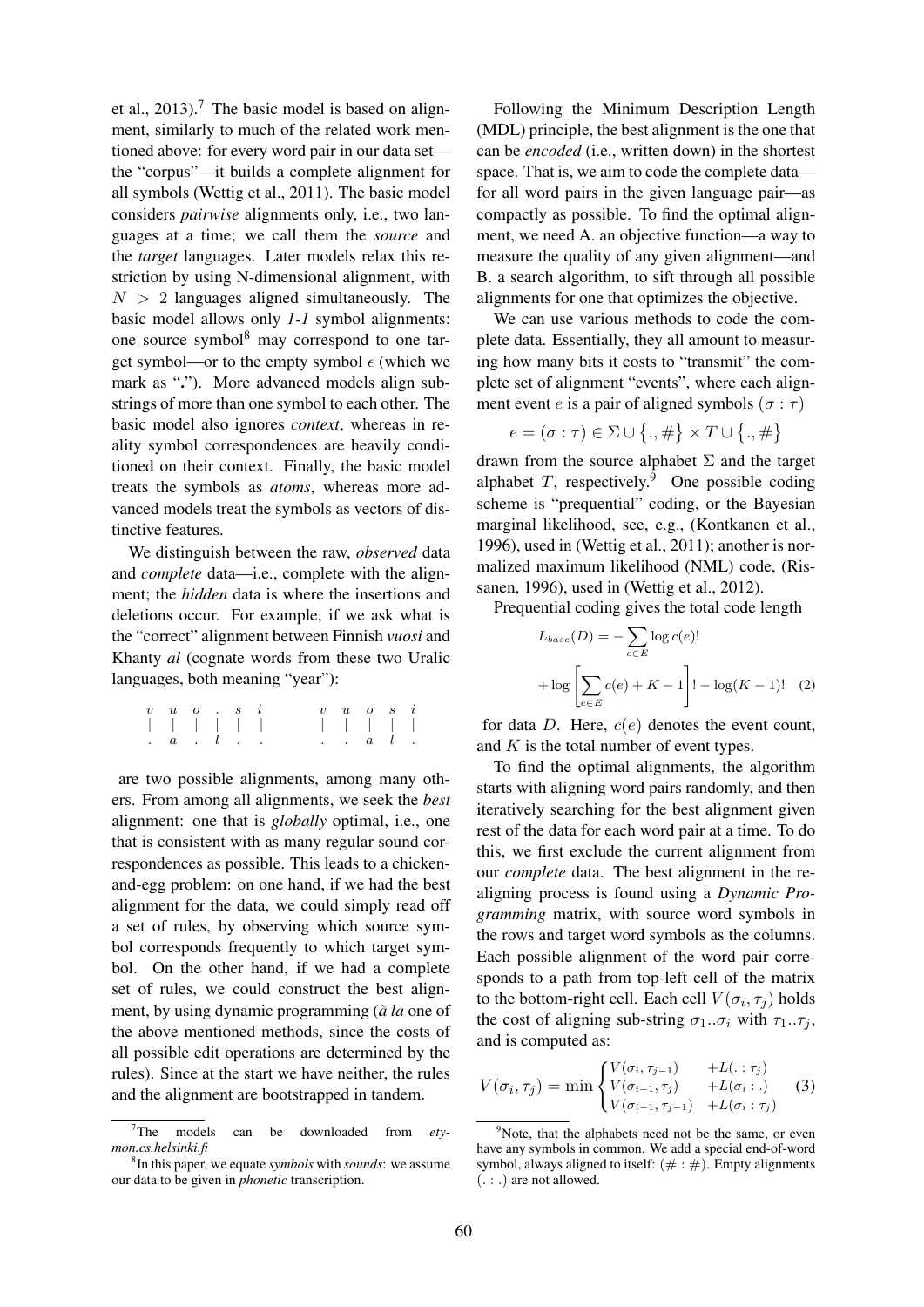where  $L(e)$  is the cost of coding event e. The cost of aligning the full word pair, is then found in the bottom-right cell, and the corresponding path is chosen as the new alignment, which is registered back into the complete data.

We should mention that due to vulnerability of the algorithm to local optima, we use simulated annealing with (50) random restarts.

#### 3.2 Context model

Context model is described in detail in (Wettig et al., 2013). We use a modified version of this model to achieve faster run-time.

One limitation of the basic model described above is that it uses no information about the context of the sounds, thus ignoring the fact that linguistic sound change is regular and highly depends on context. The 1-1 model also treats symbols of the words as atoms, ignoring how two sounds are phonetically close. The context model, addresses both of these issues.

Each sound is represented as a vector of distinctive phonetic features. Since we are using MDL as the basis of the model here, we need to code (i.e., transmit) the data. This can be done by coding one feature at a time on each level.

To code a feature  $F$  on a level  $L$ , we construct a decision tree. First, we collect all instances of the sounds in the data of the corresponding level that have the current feature, and then build a count matrix based on how many instances take each value. Here is an example of such a matrix for feature *V* (vertical articulation of a vowel).

|  | Close   Mid-close   Mid-open   Open |  |  |  |
|--|-------------------------------------|--|--|--|
|  |                                     |  |  |  |

This shows that there are 10 *close* vowels, 25 *mid-close* vowels, etc.

This serves as the root node of the tree. The tree can then query features of the sounds in the current context by choosing from a set of candidate contexts. Each candidate is a triplet  $(L, P, F)$ , representing *Level*, *Position*, and *Feature* respectively.

L can be either source or target, since we are dealing with a pair of language varieties at a time. P is the position of the sound that is being queried relative to current sound, and  $F$  is the feature being queried. Examples of a *Position* are *previous vowel*, *previous position*, *itself*, etc. The tree expands depending on the possible responses to the query, resulting in child nodes with their own count matrix. The idea here is to make the matri-

ces in the child nodes as sparse as possible in order to code them with fewer bits.

This process continues until the tree cannot be expanded any more. Finally the data in each leaf node is coded using *prequential* coding as before with the same cost explained in Equation 2.

Code length for the complete data consists of cost of encoding the trees and the cost of encoding the data given the trees. The search algorithm remains the same as the 1-1 algorithm, but uses the constructed trees to calculate the cost of events.

This method spends much time rebuilding the trees on each iteration; its run-time is very high. In the modified version used in this paper, the trees are not allowed to expand initially, when the model has just started and everything is random due to simulated annealing. Once the simulated annealing phase is complete, the trees are expanded fully normally. Our experiments show that this results in trees that are equally good as the original ones.

#### 3.3 Normalized Compression Distance

The cost of coding the data for a language pair under a model reflects the amount of regularity the model discovered, and thus is a means of measuring the distance between these languages. However the cost also depends on the size of the data for the language pair; thus, a way of normalizing the cost is needed to make them comparable across language pairs. We use "*Normalized Compression Distance*" (NCD), described in (Cilibrasi and Vitanyi, 2005) to achieve this.

Given a model that can compress a language pair  $(a, b)$  with cost  $C(a, b)$ , NCD of  $(a, b)$  is:

$$
NCD(a,b) = \frac{C(a,b) - \min(C(a), C(b))}{\max(C(a), C(b))}
$$
 (4)

Since NCD of different pairs are comparable under the same model, it can be used as a distance measure between language varieties.

#### 3.4 Prediction of unobserved data

The models mentioned above are also able to predict unobserved data as described in Section 1 (Wettig et al., 2013).

For the basic 1-1 model, since no information about the context is used, prediction simply means looking for the most probable symbol in target language for each symbol of  $w_A$ . For the context model, a more sophisticated dynamicprogramming heuristic is needed to predict the unseen word, (Hiltunen, 2012). The predicted word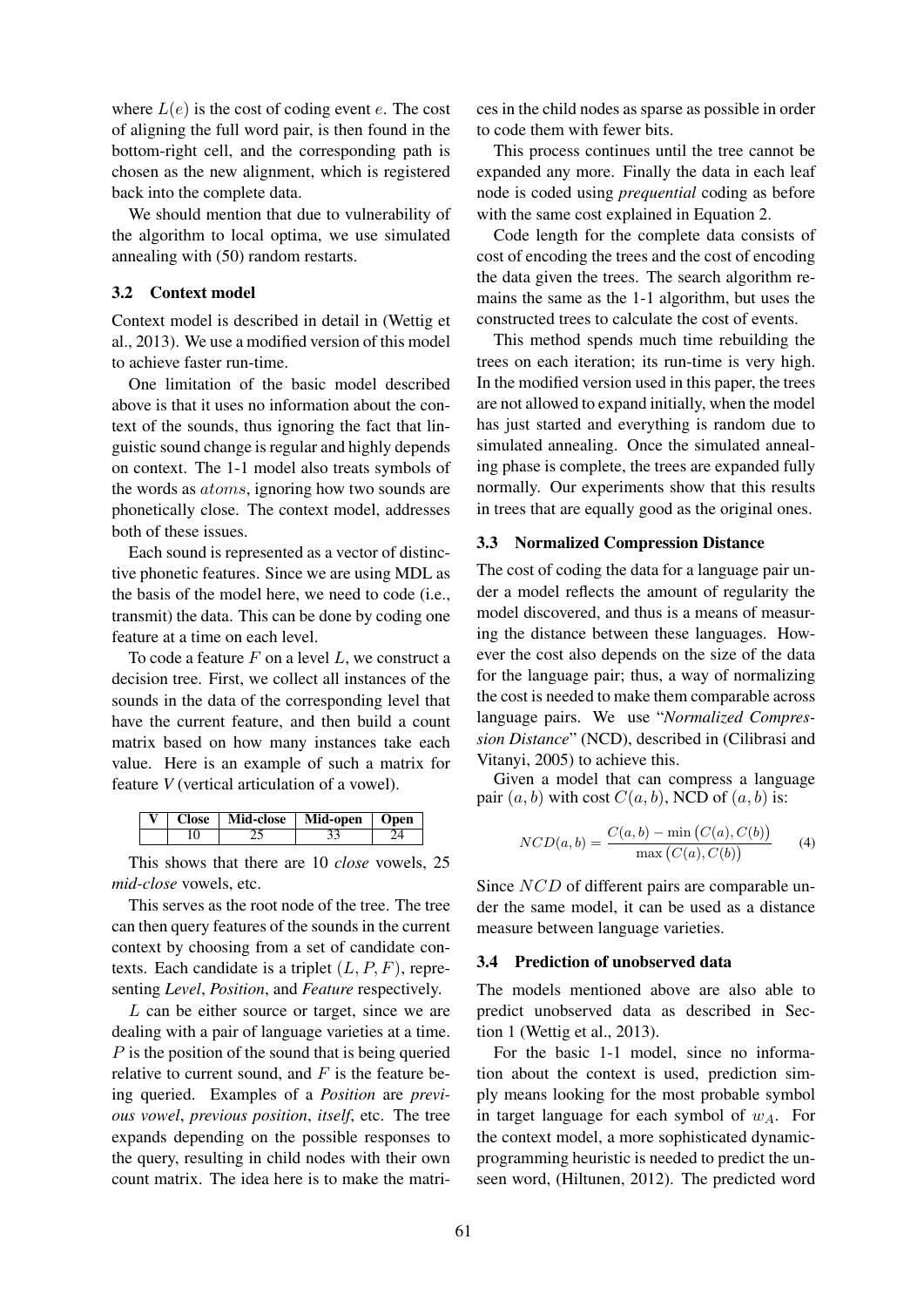

Figure 1: Model comparison: MDL costs.

 $\hat{w}_B$  is then compared to the real corresponding word  $w_B$  to measure how well the model performed on the task.

Feature-wise Levenshtein edit distance is used for this comparison. The edit distances for all word pairs are normalized, resulting in *Normalized Feature-wise Edit Distance* (*NFED*) which can serve as a measure of model quality.

# 4 Experiments

To illustrate the principles discussed above, we experiment with the two principal model types described above—the baseline 1-1 model and the context-sensitive model, using data from three different language families.

#### 4.1 Data

We use data from the StarLing data bases, (Starostin, 2005), for the Turkic and Uralic language families, and for the Slavic branch of the Indo-European family. For dozens of language families, StarLing has rich data sets (going beyond Swadesh-style lists, as in some other lexical data collections built for judging language and dialect distances). The databases are under constant development, and have different quality. Some datasets, (most notably the IE data) are drawn from multiple sources, which use different notation, transcription, etc., and are not yet unified. The data we chose for use is particularly clean.

For the Turkic family, StarLing at present contains 2017 cognate sets; we use 19 (of the total 27) languages, which have a substantial amount of attested word-forms in the data collection.



Figure 2: Model comparison: NFED.

### 4.2 Model comparison

We first demonstrate how the "best" model can be chosen from among several models, in a principled way. This is feasible if we work with probabilistic models—models that assign probabilities to the observed data. If the model is also able to perform prediction (of unseen data), then we can measure the model's predictive power and select the best model using predictive power as the criterion. We will show that in the case of the two probabilistic models presented above, these two criteria yield the same result.

We ran the baseline 1-1 model and the context model against the entire Turkic dataset, i.e., the  $19 \times 18$  language pairs,<sup>10</sup> (with 50 restarts for each pair, a total of 17100 runs). For each language pair, we select the best out of 50 runs for each model, according to the cost it assigns to this language pair. Figure 1 shows the costs obtained by the best run: each point denotes a language pair; X-coordinate is the cost according to the 1- 1 model, Y-coordinate is the cost of the context model. The Figure shows that all  $19 \times 18$  points lie below the diagonal  $(x=y)$ , i.e., for every language pair, the context model finds a code with lower cost—as is expected, since the context model is "smarter," uses more information from the data, and hence finds more regularity in it.

Next, for each language pair, we take the run that found the lowest cost, and use it to impute unseen data, as explained in Section 3—yielding NFED, the distance from the imputed string to the

 $10$ Turkic languages in tables and figures are: azb:Azerbaijani, bas:Bashkir, blk:Balkar, chv:Chuvash, hak:Khakas, jak:Yakut, kaz:Kazakh, krg:Kyrgyz, nog:Nogaj, qum:Qumyk, shr:Shor, sjg:Sary Uyghur, tat:Tatar, tof:Tofalar, trk:Turkish, trm:Turkmen, tuv:Tuva, uig:Uyghur, uzb:Uzbek.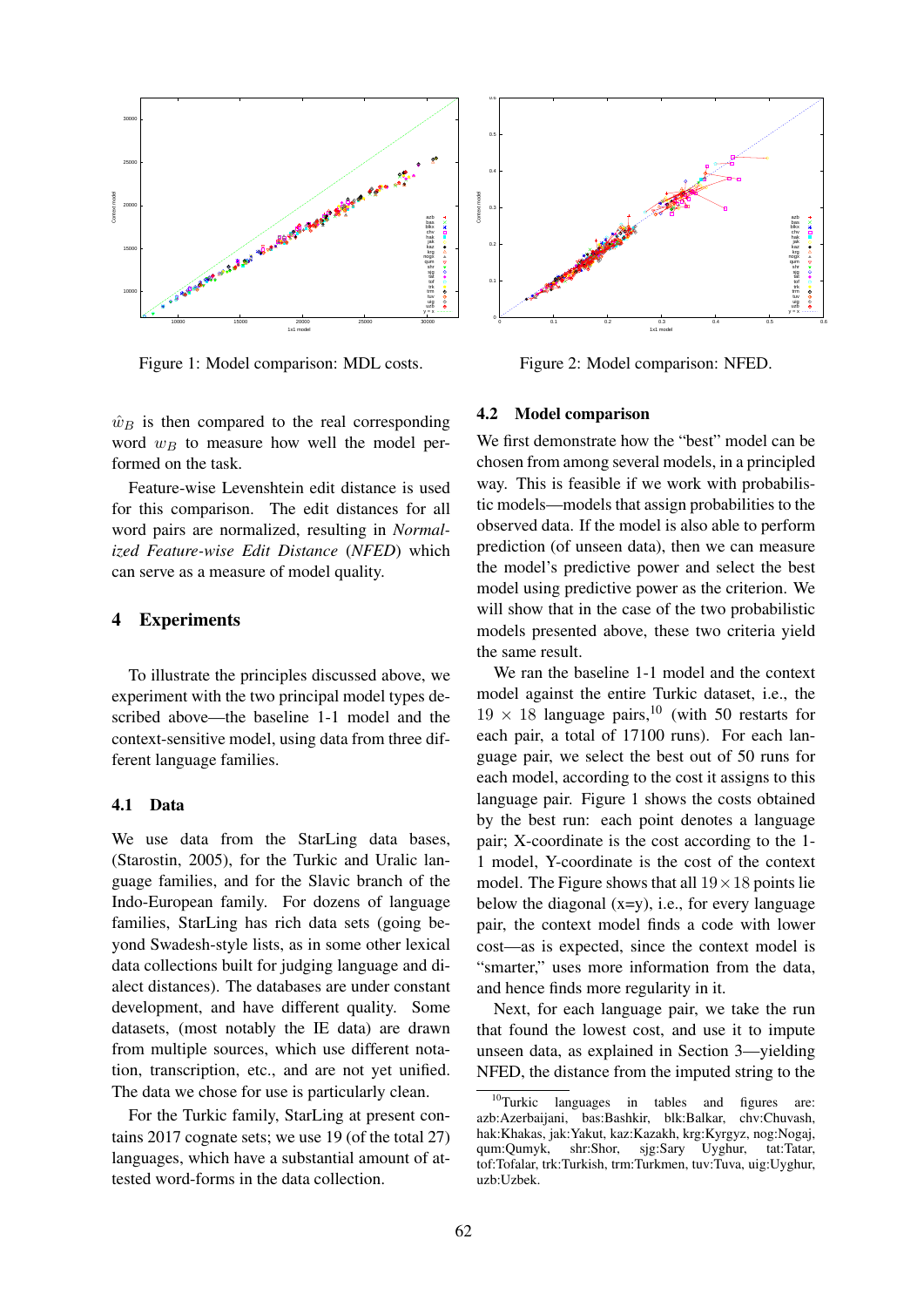|      | ru       | ukr      | <b>CZ</b>        | slk              | pl       | usrb     | lsrb | bulg     | scr              |
|------|----------|----------|------------------|------------------|----------|----------|------|----------|------------------|
| ru   | $\theta$ | .41      | .41              | $\overline{.}39$ | .41      | .51      | .53  | .48      | .40              |
| ukr  | .41      | $\theta$ | .48              | .46              | .51      | .49      | .50  | .48      | .47              |
| cz   | .40      | .48      | $\theta$         | .29              | .38      | .45      | .52  | .50      | .39              |
| slk  | .38      | .45      | .29              | $\Omega$         | .38      | .41      | .44  | .45      | $\overline{.}38$ |
| pl   | .43      | .51      | $\overline{.}39$ | .41              | $\Omega$ | .48      | .50  | .52      | .45              |
| usrb | .50      | .48      | .44              | .40              | .46      | $\theta$ | .29  | .49      | .48              |
| lsrb | .52      | .51      | .49              | .44              | .47      | .30      | 0    | .52      | .50              |
| bulg | .46      | .47      | .48              | .45              | .51      | .47      | .49  | $\Omega$ | .41              |
| scr  | .40      | .47      | .38              | .38              | .43      | .49      | .51  | .44      | $\theta$         |

Table 1: NCDs for 9 Slavic languages, StarLing database: context model

actual, correct string in the target language. This again yields  $19 \times 18$  points, shown in Figure 2; this time the X and Y values lie between 0 and 1, since NFED is normalized. (In the figure, the points are linked with line segments as follows: for any pair  $(a,b)$  the point  $(a,b)$  is joined by a line to the point (b,a). This is done for easier identification, since the point (a,b) displays the legend symbol for only language a.) Overall, many more points lie below the diagonal, (approximately 10% of the points are above). The context model performs better, and it would therefore be a safer/wiser choice, if we wish to measure language closeness; which agrees with the result obtained using raw compression costs.

The key point here is that this comparison method can accommodate *any* probabilistic model: for any new candidate model we check over the same datasets—what probability values does the model assign to each data point. Probabilities and (compression) costs are interchangeable: information theory tells us that for a data set D and model M, the probability P of data D under model M and the cost (code length) L of D under M are related by:  $L_M(D) = -\log P_M(D)$ . If the new model assigns higher probability (or lower cost) to observed data, it is preferable—*obviating the need for gold-standards*, or subjective judgements.

#### 4.3 Language closeness

We next explore various datasets using the context model—the better model we have available.

Uralic: We begin with Uralic data from Star-Ling.<sup>11</sup> The Uralic database contains data from more than one variant of many languages: we extracted data for the top two dialects—in terms of counts of available word-forms—for Komi, Ud-

| Language pair |        | NCD |
|---------------|--------|-----|
| kom_s         | kom_p  | .18 |
| kom_p         | kom_s  | .19 |
| udm_s         | udm_g  | .20 |
| udm_g         | udm_s  | .21 |
| mar b         | mar kb | .28 |
| mar_kb        | mar_b  | .28 |
| mrd_m         | mrd_e  | .29 |
| mrd_e         | mrd_m  | .29 |
| est           | fin    | .32 |
| fin           | est    | .32 |
| man_p         | man_so | .34 |
| khn_v         | khn_dn | .35 |
| khn_dn        | khn_v  | .36 |
| man_so        | man_p  | .36 |
| saa_n         | saa_l  | .37 |
| saa_l         | saa_n  | .37 |

Table 2: Comparison of Uralic dialect/language pairs, sorted by NCD: context model.

murt, Mari, Mordva, Mansi, Khanty and Saami. Table 2 shows the normalized compression distances for each of the pairs; the NCD costs for Finnish and Estonian are given for comparison.

It is striking that the pairs that score below Finnish/Estonian are all "true" dialects, whereas those that score above are not. E.g., the Mansi variants Pelym and Sosva, (Honti, 1998), and Demjanka and Vakh Khanty, (Abondolo, 1998), are mutually unintelligible. The same is true for North and Lule Saami.

Turkic: We compute NCDs for the Turkic languages under the context model. Some of the Turkic languages are known to form a much tighter dialect continuum, (Johanson, 1998), which is evident from the NCDs in Table 3. E.g., Tofa is mostclosely related to the Tuvan language and forms a dialect continuum with it, (Johanson, 1998). Turkish and Azerbaijani closely resemble each other and are mutually intelligible. In the table we highlight language pairs with NCD  $\leq 0.30$ .

Slavic: We analyzed data from StarLing for 9 Slavic languages.<sup>12</sup> The NCDs are shown in Table 1. Of all pairs, the normalized compression costs for (cz, slk) and (lsrb, usrb) fall below the .30 mark, and indeed these pairs have high mutual intelligibility, unlike all other pairs.

When the data from Table 1 are fed into the NeighborJoining algorithm, (Saitou and Nei, 1987), it draws the phylogeny in Figure 3, which clearly separates the languages into the 3 accepted branches of Slavic: East (ru, ukr), South

 $11$ We use data from the Finno-Ugric sub-family. The language codes are: est:Estonian, fin:Finnish, khn:Khanty, kom:Komi, man:Mansi, mar:Mari, mrd:Mordva, saa:Saami, udm:Udmurt.

<sup>&</sup>lt;sup>12</sup>The Slavic languages from StarLing: bulg:Bulgarian, cz:Czech, pl:Polish, ru:Russian, slk:Slovak, scr:Serbo-Croatian, ukr:Ukrainian, lsrb/usrb:Lower and Upper Sorbian.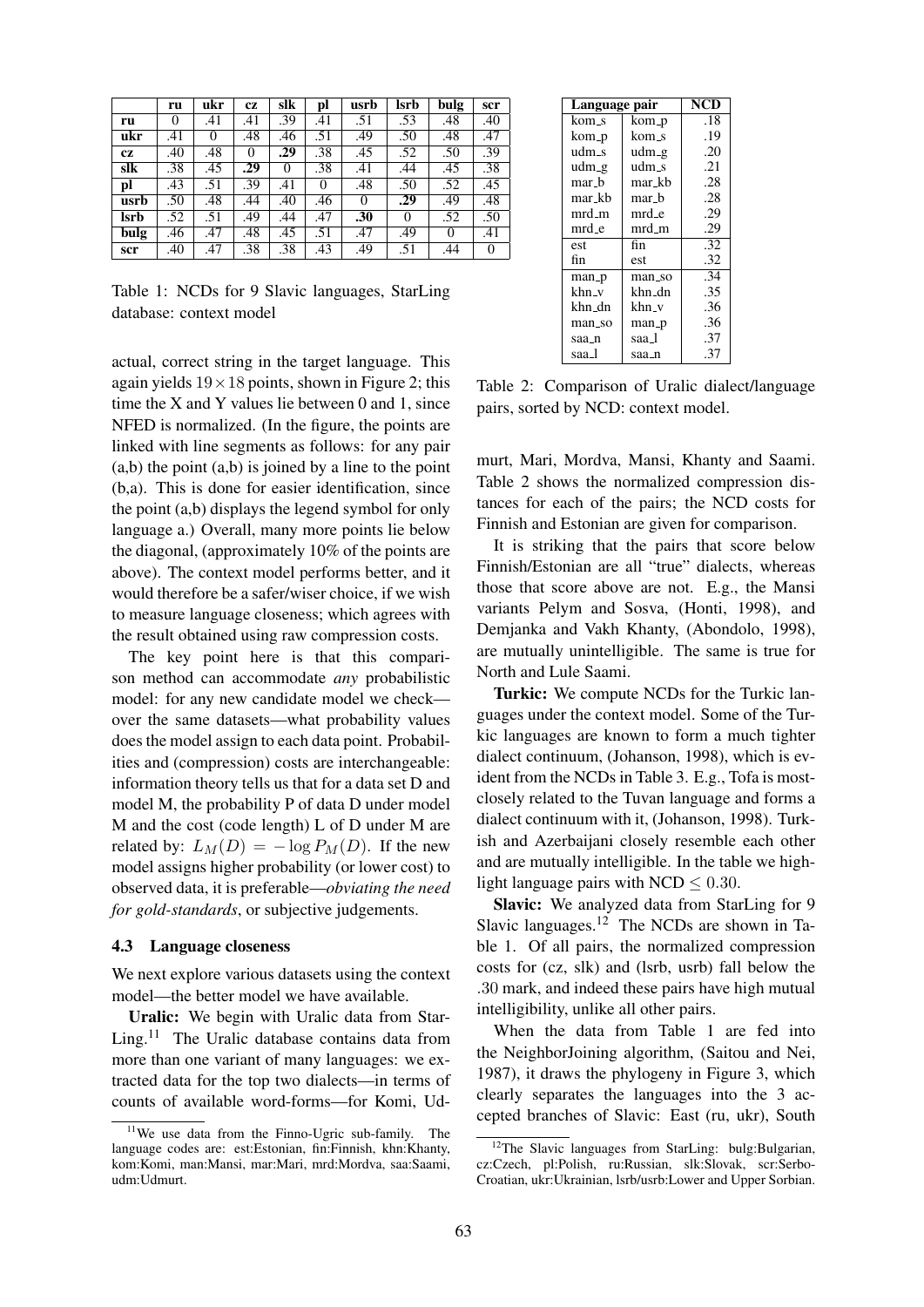

Figure 3: NeighborJoining tree for Slavic languages in Table 1.

(scr, bulg) and West (pl, cz, slk, u/lsrb). The phylogeny also supports later separation (relative time depth  $> 0.05$  of the pairs with higher mutual intelligibility—Upper/Lower Sorbian, and Czech/Slovak.<sup>13</sup>

# 5 Conclusions and future work

We have presented a case for using probabilistic modeling when we need reliable quantitative measures of language closeness. Such needs arise, for example, when one attempts to develop methods whose success directly depends on how close the languages in question are. We attempt to demonstrate two main points. One is that using probabilistic models provides a principled and natural way of comparing models—to determine which candidate model we can trust more when measuring how close the languages are. It also lets us compare models without having to build goldstandard datasets; this is important, since goldstandards are subjective, not always reliable, and expensive to produce. We are really interested in regularity, and the proof of the model's quality is in its ability to assign high probability to observed and unobserved data.

The second main point of the paper is showing how probabilistic models can be employed to measure language closeness. Our best-performing model seems to provide reasonable judgements of closeness when applied to languages/linguistic variants from very different language families. For all of Uralic, Turkic and Slavic data, those that fell below the 0.30 mark on the NCD axis are known to have higher mutual intelligibility, while those that are above the mark have lower or no mutual intelligibility. Of course, we do not claim that 0.30 is a magic number; for a different model the line of demarcation may fall elsewhere entirely. However, it shows that the model (which we selected on the basis of its superiority according to our selection criteria) is quite *consistent* in predicting the degree of mutual intelligibility, overall.

Incidentally, these experiments demonstrate, in a principled fashion, the well-known arbitrary nature of the terms language vs. dialect—this distinction is simply not supported by real linguistic data. More importantly, probabilistic methods require us to make fewer subjective judgements, with no *ad hoc* priors or gold-standards, which in many cases are difficult to obtain and justify—and rather rely on the observed data as the ultimate and sufficient truth.

### Acknowledgments

This research was supported in part by: the FinUgRevita Project of the Academy of Finland, and by the National Centre of Excellence "Algorithmic Data Analysis (ALGODAN)" of the Academy of Finland.

#### **References**

- Daniel Abondolo. 1998. Khanty. In Daniel Abondolo, editor, *The Uralic Languages*, pages 358–386. Routledge.
- Alexandre Bouchard-Côté, Percy Liang, Thomas Griffiths, and Dan Klein. 2007. A probabilistic approach to diachronic phonology. In *Proceedings of the Joint Conference on Empirical Methods in Natural Language Processing and Computational Natural Language Learning (EMNLP-CoNLL:2007)*, pages 887–896, Prague, Czech Republic.
- Rudi Cilibrasi and Paul M.B. Vitanyi. 2005. Clustering by compression. *IEEE Transactions on Information Theory*, 51(4):1523–1545.
- T. Mark Ellison and Simon Kirby. 2006. Measuring language divergence by intra-lexical comparison. In *Proceedings of the 21st International Conference on Computational Linguistics and the 44th Annual Meeting of the Association for Computational Linguistics (COLING/ACL-2006)*, pages 273–280, Sydney, Australia.
- Wilbert Heeringa. 2004. *Measuring Dialect Pronunciation Differences using Levenshtein Distance*. Ph.D. thesis, Rijksuniversiteit Groningen.

<sup>&</sup>lt;sup>13</sup>We should note that the NCDs produce excellent phylogenies also for the Turkic and Uralic data; not included here due to space constraints.